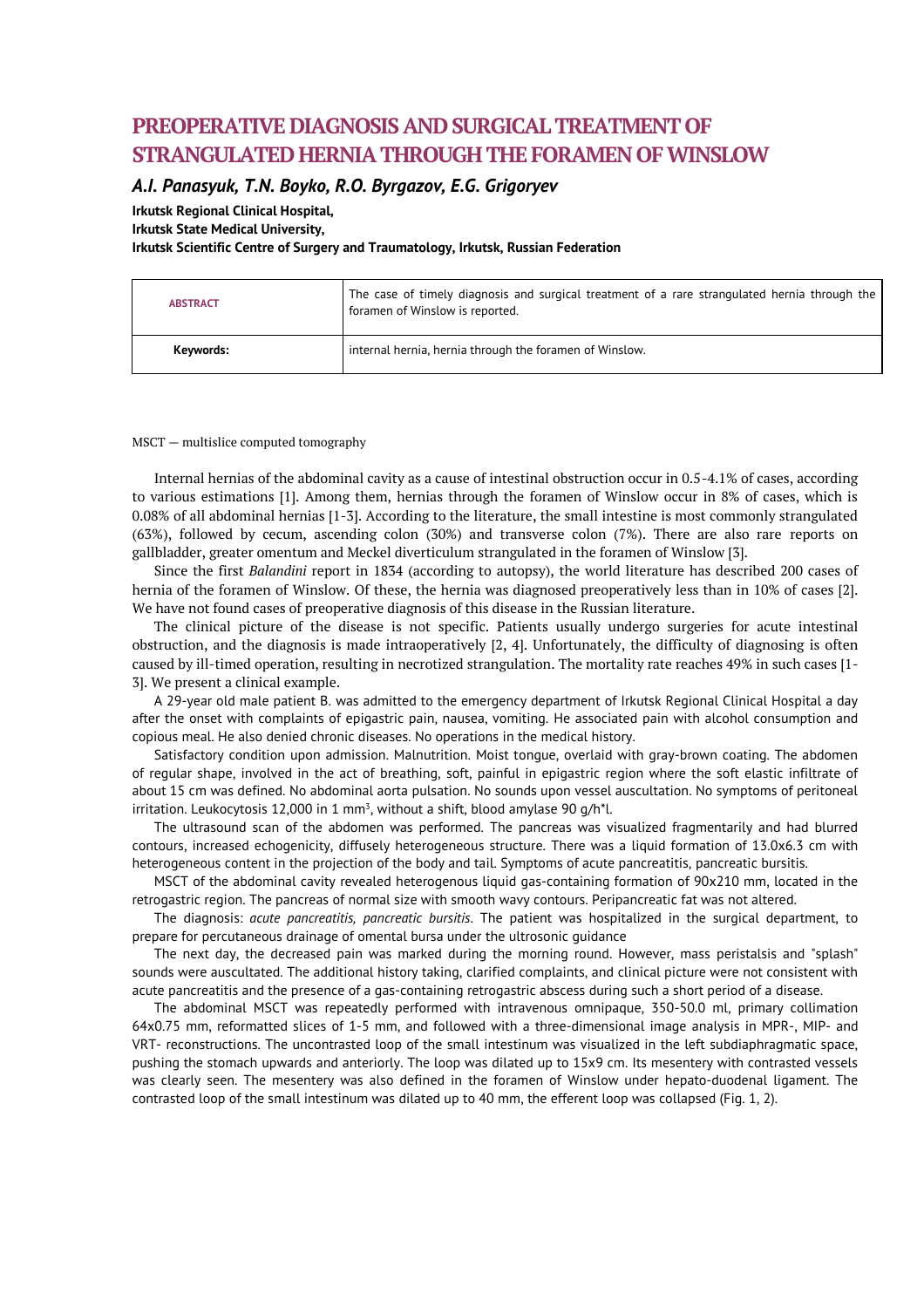

Fig.  $1.1$  – strangulated loop of the small intestine,  $2$  – stomach



Fig. 2.1 — strangulated loop of the small intestine, 2 — stomach, 3 — mesentery of a strangulated bowel

The patient was taken to the operating room with the diagnosis *strangulated small intestinal hernia through the foramen of Winslow*. The median laparotomy was performed under endotracheal anesthesia. Serous effusion (200 ml) in the abdominal cavity. Dilated jejunum. Collapsed cecum and terminal ileum were located under the liver. The cause of obstruction was the ileum strangulated in the foramen of Winslow. The gastro-colic ligament was cut. The ileal loop dilated up to 9 cm over 15 cm was located in the omental bursa. The bowel was viable (Fig. 3).

The bowel was withdrawn through the foramen of Winslow. For this purpose, the fingers of the left hand dilated the foramen, and the right hand gradually emptied the bowel of liquids and gases, pushing it down to the free abdominal cavity (Fig. 4, 5).



Fig. 3. The loop of ileum extracted from omental bursa



Fig. 4. The efferent ileal loop, introduced into the foramen of Winslow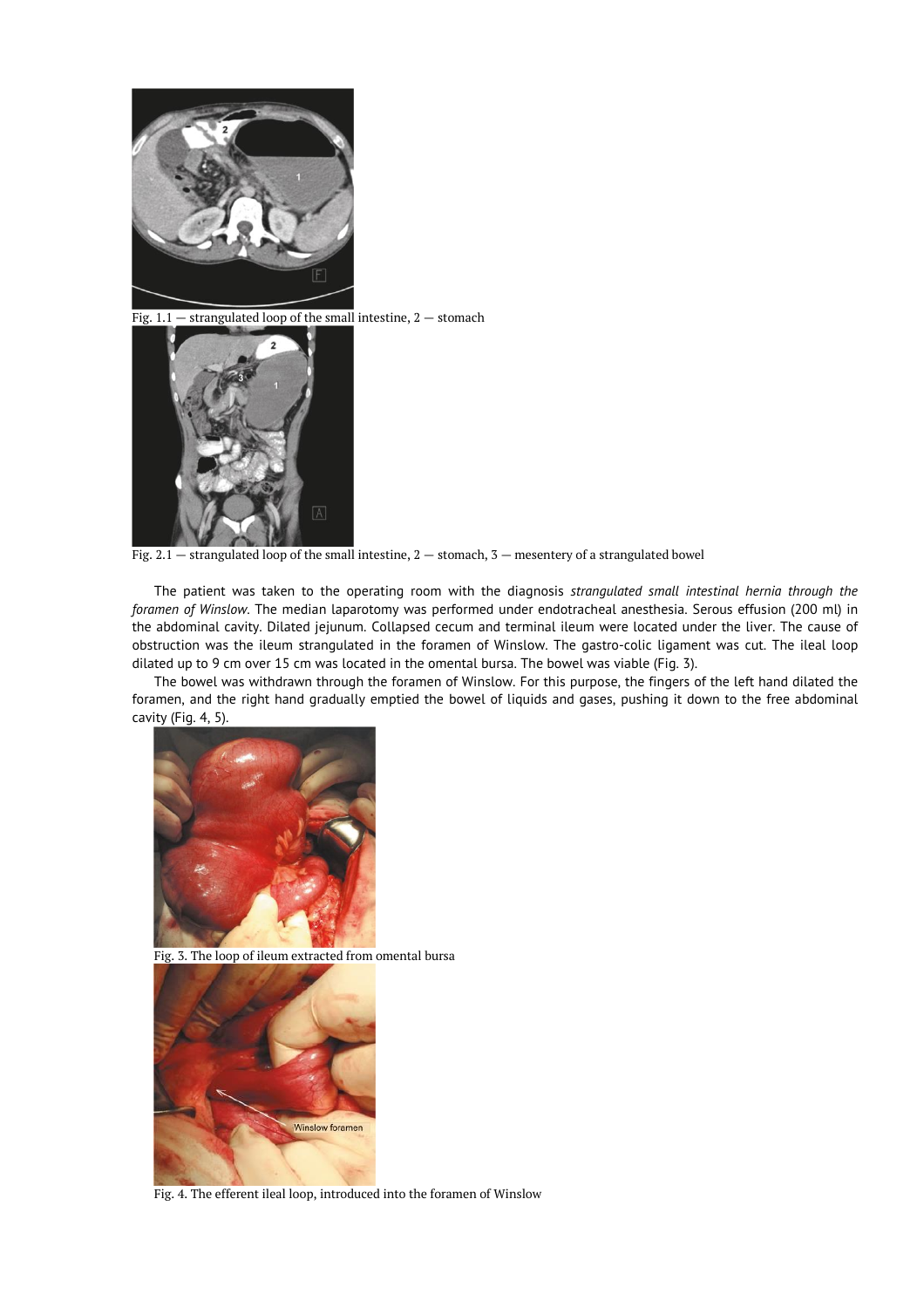

Fig. 5. The ileum removed from the foramen of Winslow

Nasointestinal intubation of the small intestine was performed. The parietal peritoneum was cut above the inferior vena cava (Fig. 7).

The foramen of Winslow was reduced by fixing the upper horizontal and descending duodenal branches to the lateral flap of the separated parietal peritoneum cut above the vein (Fig. 8).



Fig. 6. Hernial ring, the view from the omental bursa



Fig. 7. Cutting the parietal peritoneum above the inferior vena cava



Fig. 8. Fixation of the duodenum to the parietal peritoneum

Small bowel loops were put on the nasointestinal probe. The drainage was installed in the pelvis. The abdominal wall was sutured.

Uneventful postoperative course. The patient defecated 3 days later. On the same day we removed the nasointestinal probe. The patient was discharged on the  $7<sup>th</sup>$  day.